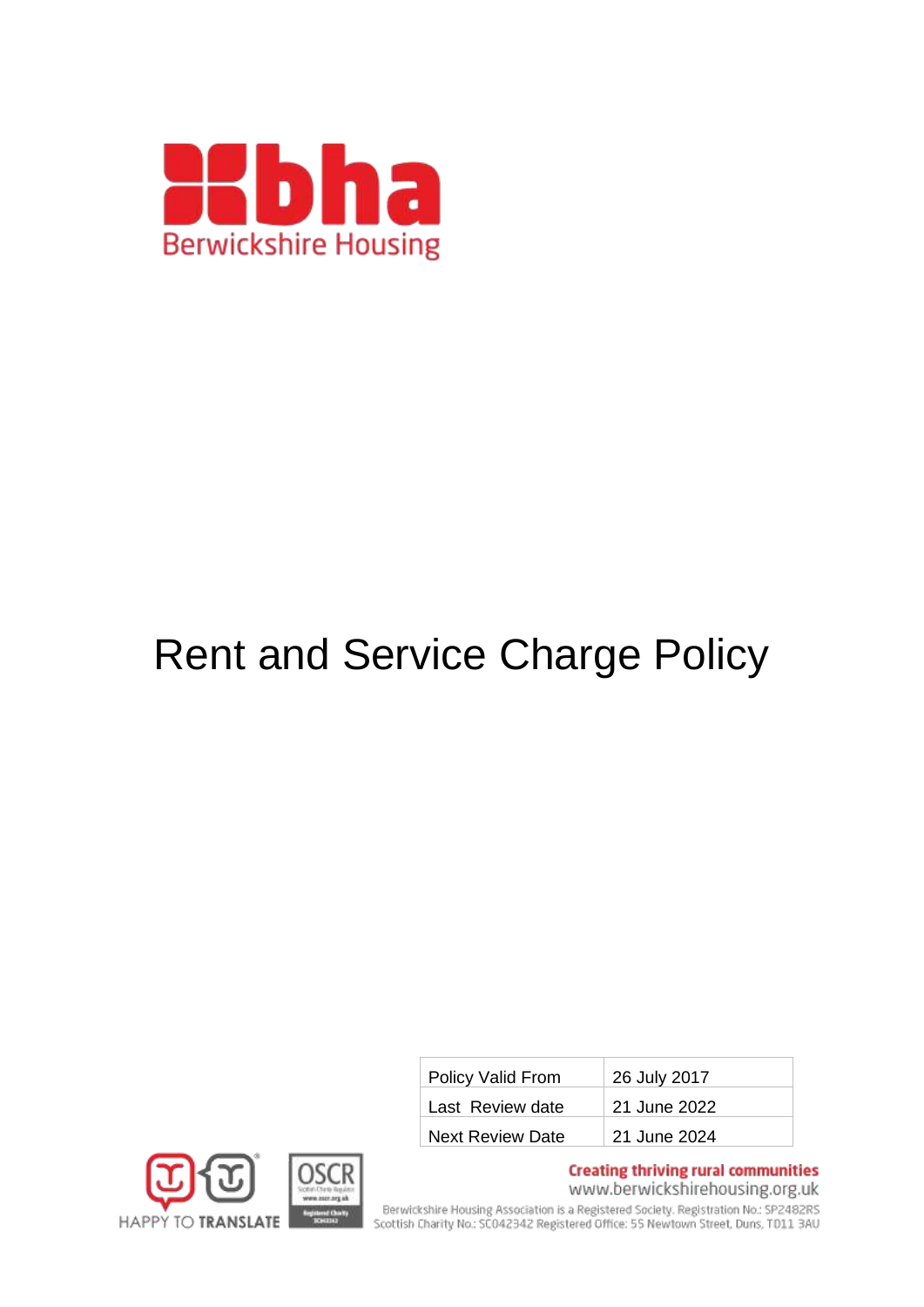### **Rent & Service Charge Policy 2022/23**

#### **1. INTRODUCTION**

- 1.1. This policy outlines the methodology that Berwickshire Housing Association (BHA) uses to set rents and service charges for all its property, taking account of statutory and regulatory requirements.
- 1.2. BHA's Rent Setting & Service Charges Policy applies to all of BHA's tenancies. This policy has been set by The Trustees of BHA and will be operated by officers of BHA.
- 1.3. Rental income is the largest part of BHA's income / cash flow. BHA therefore aims to set rent levels and service charges that are affordable to customers and sharing owners, broadly comparable with other landlords. BHA must ensure that sufficient income is generated for the ongoing provision of good quality accommodation and associated services for people in housing need.

#### **2. AIMS & OBJECTIVES**

- 2.1. The Rent Setting & Service Charges Policy aims to provide a strategic framework for setting charges that are affordable, equitable, transparent and consistent, while ensuring that at all times BHA is a financially viable and sustainable organisation.
- 2.2. The main objectives of this policy include:
	- 2.2.1 Establishing a framework for setting rent and service charges that is affordable, equitable, transparent and consistent, and which allows sufficient consultation with customers / sharing owners when charges are reviewed annually;
	- 2.2.2 Ensuring that the rent and service charges set each year provide sufficient resources for BHA to provide a quality management and maintenance service, as well as cover the costs associated with voids, bad debts, loan repayments, planned programmed renewals and new build development;
	- 2.2.3 Setting rent levels and service charges that are affordable to households on modest incomes, taking account of available data on household incomes and charges levied by other comparable social landlords within the local housing market.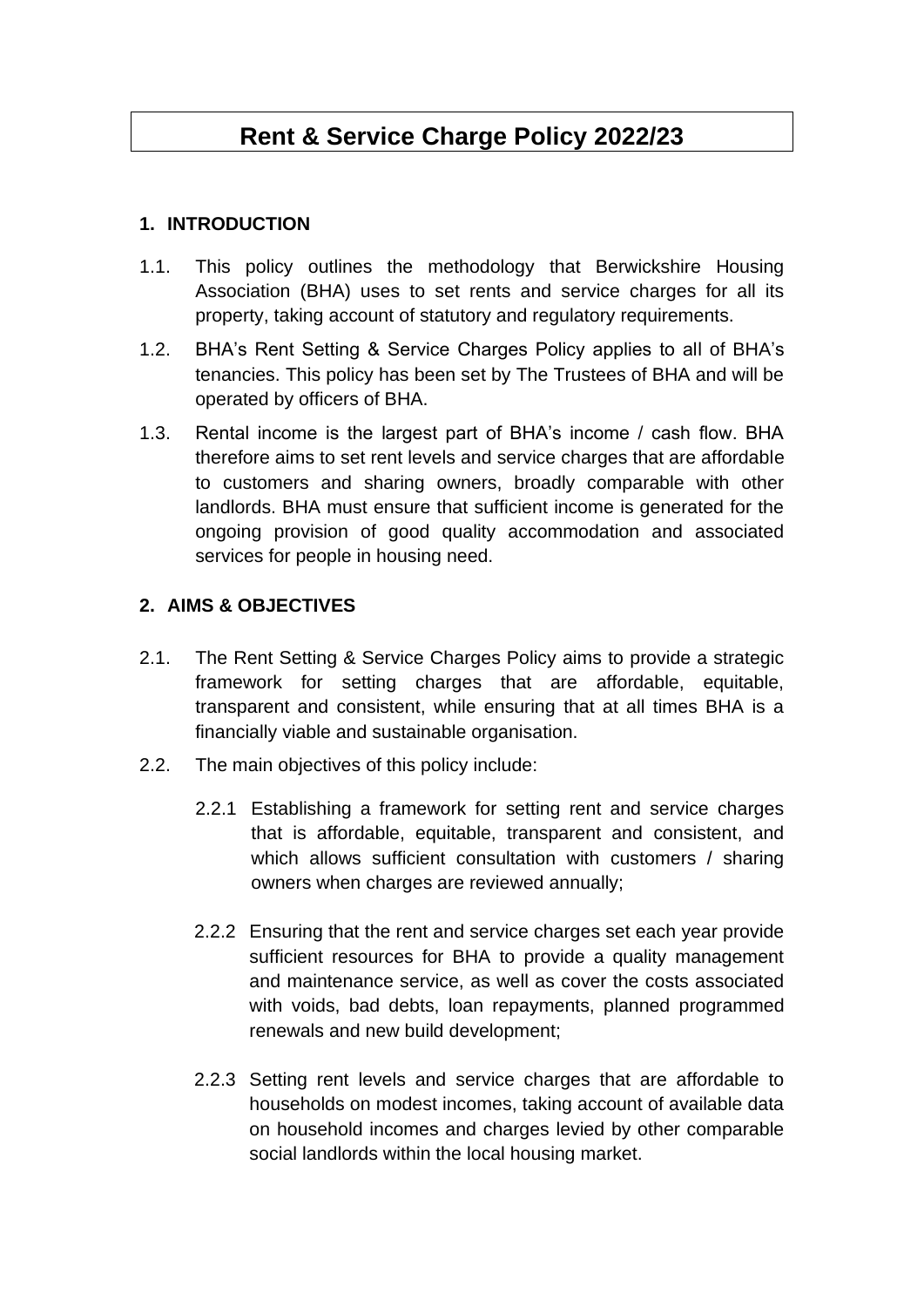2.2.4 To provide a framework for calculating rents for a full range of new build property types (compliant with Scottish Government Benchmark figures) to be used when applying for Housing Association Grant.

#### **3. LEGISLATIVE AND STATUTORY DUTY**

#### **3.1 Legislation and best practice**

BHA will comply with the law and the principles contained within legislation, guidance and good practice including:

- 3.1.1 The Housing (Scotland) Act 2001 (Sections 25 & 54);
- 3.1.2 Scottish Federation of Housing Associations: *Guide to Rent Setting and Affordability*
- 3.1.3 Scottish Federation of Housing Associations and Housemark Scotland: Rent Affordability Tool
- 3.1.4 Scottish Housing Regulators: *Thematic Report on Rent Consultation*
- *3.1.5* Scottish Government set Local Housing Allowance rates: *Broad Rental Market Area (BRMA),*

#### 3.2 **Equalities**

BHA's Rent Setting & Service Charges Policy complies with BHA's Equal Opportunities and Diversity Policy to ensure equality of treatment for all tenants without discrimination or prejudice. At all times BHA will therefore consider all tenants, regardless of sex, faith or religion, race, ethnic origin, sexual orientation, mental or physical health, disability or marital status.

#### 3.3 **Confidentiality**

BHA recognises that confidentiality is important to tenants and will treat their tenancy information in the strictest confidence under the General Data Protection Regulation (GDPR) and in line with BHA's Confidentiality Statement.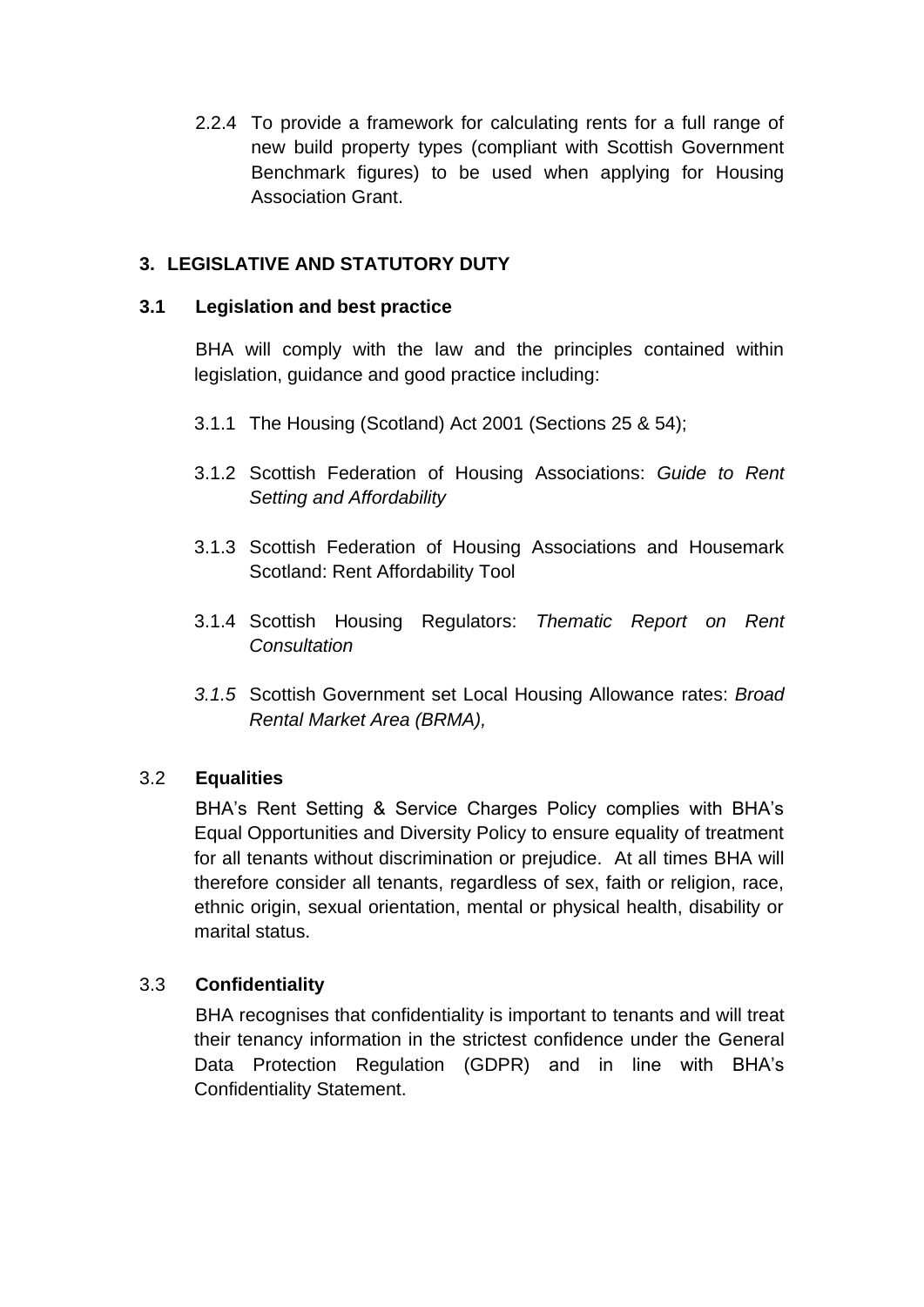#### 3.4 **Business Plan and Risk Management**

BHA's Business Plan depends significantly upon generating revenue from the properties that it rents. BHA sets rent levels and service charges that are affordable, equitable, transparent and consistent, while ensuring that at all times that the organisation is financially viable and sustainable.

#### 3.5 **The Trustees**

The Trustees, will monitor the implementation of this policy to ensure that it is properly operated, that there is appropriate officer involvement in the processes used in setting rent levels and service charges, and that there is effective scrutiny of the Rent Setting & Service Charges Policy.

The Trustees will ensure that the Rent Setting & Service Charges Policy is meeting its intended objectives and that appropriate monitoring and reporting of activities takes place.

In implementing its Rent Setting & Service Charges Policy certain functions are the responsibility of The Trustees or nominated committee, although staff has delegated authority to undertake many tasks.

BHA's Board has the ultimate responsibility for rent setting and policy review. As a result The Trustees require to formally approve all rent increases annually. The Trustees are committed to tenant participation and acknowledge the requirement placed upon all Registered Social Landlords to consult with customers when reviewing the rental and service charging costs.

#### **4. AFFORDABILITY**

4.1 BHA will aim to set rents at levels which are:

Affordable to customers whether they are employed on low income or receive financial support by other means.

BHA are able to meet management and maintenance costs, loan charges, voids, bad debts, provision for future major repairs and costs of other services provided; and comparable with the rents charged by other registered social landlords in the area.

4.2 BHA will define affordability as per the following criteria: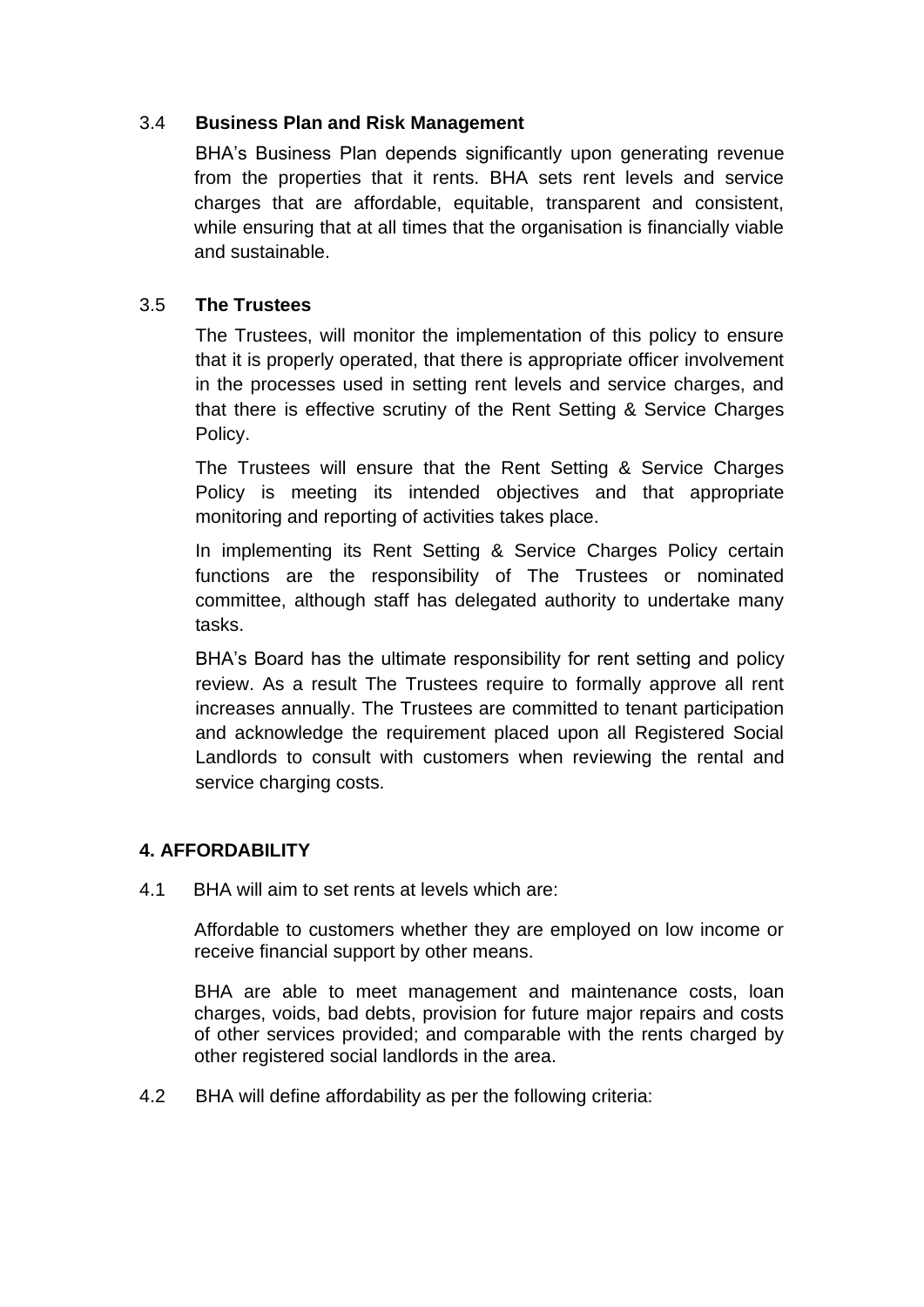

## What is an affordable rent?



- 4.3 BHA will continue to monitor up-to-date and accurate comparative information on rent levels within its area of operation, to assess the affordability of rent levels being charged
- 4.4 BHA will proactively encourage the maximisation of tenant income through benefit take up activity. To this end BHA's Financial Inclusion Team will develop and target information and advice to promote benefit maximisation for tenants.

#### **5. FINANCIAL VIABILITY**

- 5.1. It is crucial that BHA sets rents that take account of the costs of running the business, as set out in its business plan. The vast majority of BHA's income is derived from rents and it is therefore vital that the levels of these rents allow BHA to be financially viable.
- 5.2. This means that BHA will calculate annually the projected expenditure to be financed from rental income in the following areas:
	- Housing Services  $-$  the costs of providing a high standard housing management service, as costed in our budget, including items such as rent collection, allocation, estate management, information and advice and Community Initiatives
	- Responsive repairs and cyclical maintenance;
	- Planned programmed renewals and new build the cost of improving or replacing components / Scottish Housing Quality Standards and Energy Efficiency Standard for Social Housing;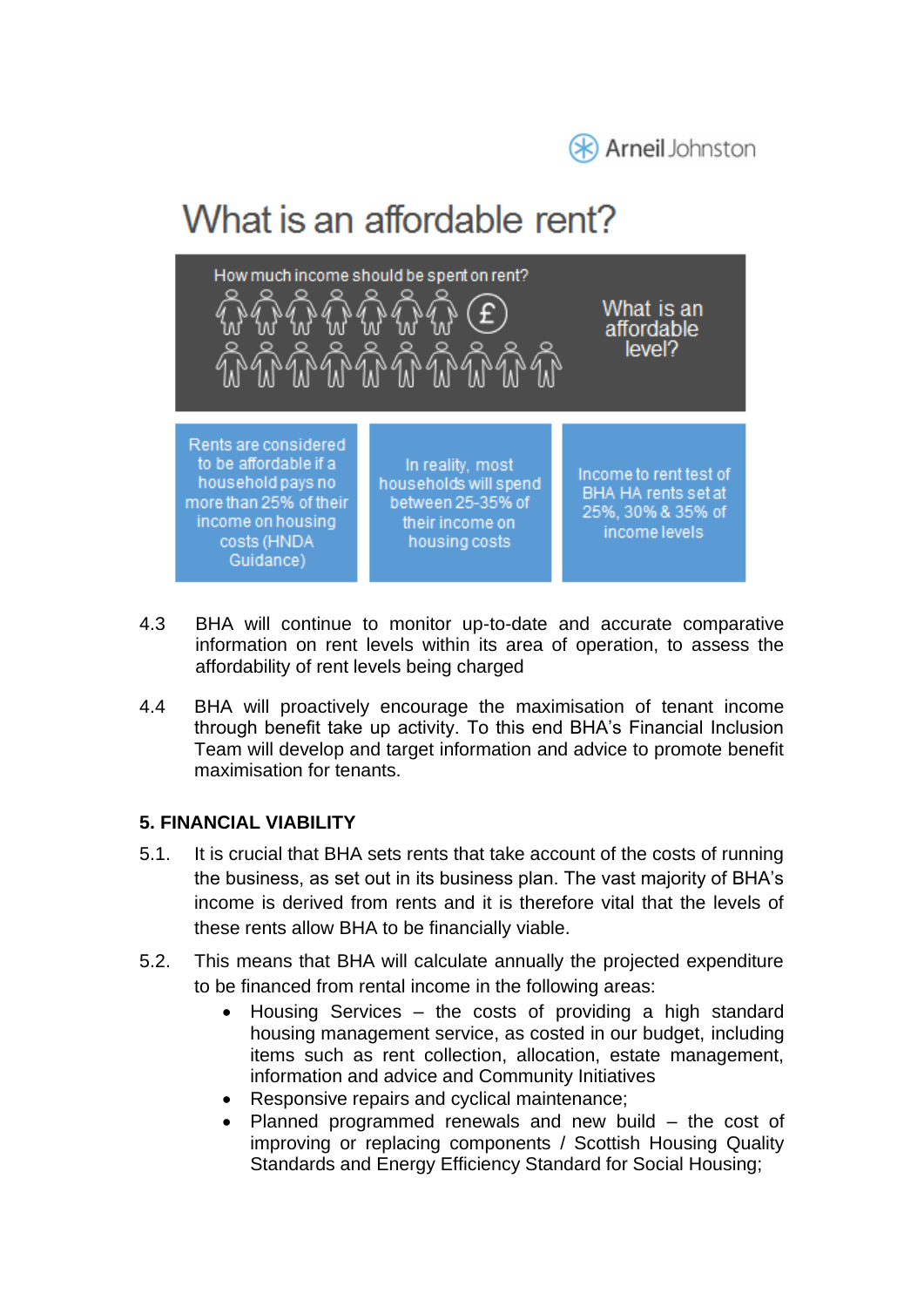- Loan repayments and interest charges;
- Employee and administration costs;
- Office overheads; and associated costs with running the organisation.
- 5.3 BHA will compare the management and maintenance costs with other RSLs of a similar size and type to help provide information to our tenants on efficiency and cost effectiveness.
- 5.4 Through good arrears and void management, minimise the amount of rental income lost.

#### **6. COMPARABILITY WITH OTHER RSLs**

- 6.1. In determining the rent levels for the properties that it owns, BHA will consider those set by other social landlords in the area and out with the area, but of a similar size, type and age. This means that BHA will:
	- Collect details on the rents set by all other registered social landlords operating within our area and out with the area, but of a similar size, type and age;
	- Aim to set rents that compare favourably with those charged by other social landlords for similar property; and
	- Seek to justify any rent levels that are not broadly comparable with those charged by other social landlords for similar property.
- 6.2 As at BHA rent re-structure review it was identified that comparatively the rents were disproportionately higher across smaller property sizes:

### How do BHA rents compare? **Peer Group RSLs**

| <b>Property Size</b> | <b>BHA</b> | <b>RSL's Average</b><br>Rents | <b>Difference</b> | %     |
|----------------------|------------|-------------------------------|-------------------|-------|
| <b>Bedsit</b>        | £64.07     | £60.35                        | £3.72             | 6%    |
| 1 bedroom            | £75.11     | £71.41                        | £3.70             | 5%    |
| 2 bedroom            | £78.34     | £81.63                        | $-£3.29$          | $-4%$ |
| 3 bedroom            | £84.70     | £89.53                        | $-E4.83$          | $-6%$ |
| 4 bedroom            | £92.18     | £97.69                        | $-£5.51$          | $-6%$ |
| Average              | £79.11     | £81.16                        | £2.05             | $-3%$ |

#### Reviewing the Rental Assumptions: 2018/19 ARC Data

RSL's that were used in comparison were: Eildon Housing Association, Scottish Borders Housing Association & Waverley Housing

On average BHA rents are 3% less to its peer RSLs. On the other hand, there are some affordability issues for its bedsit and 1 bed properties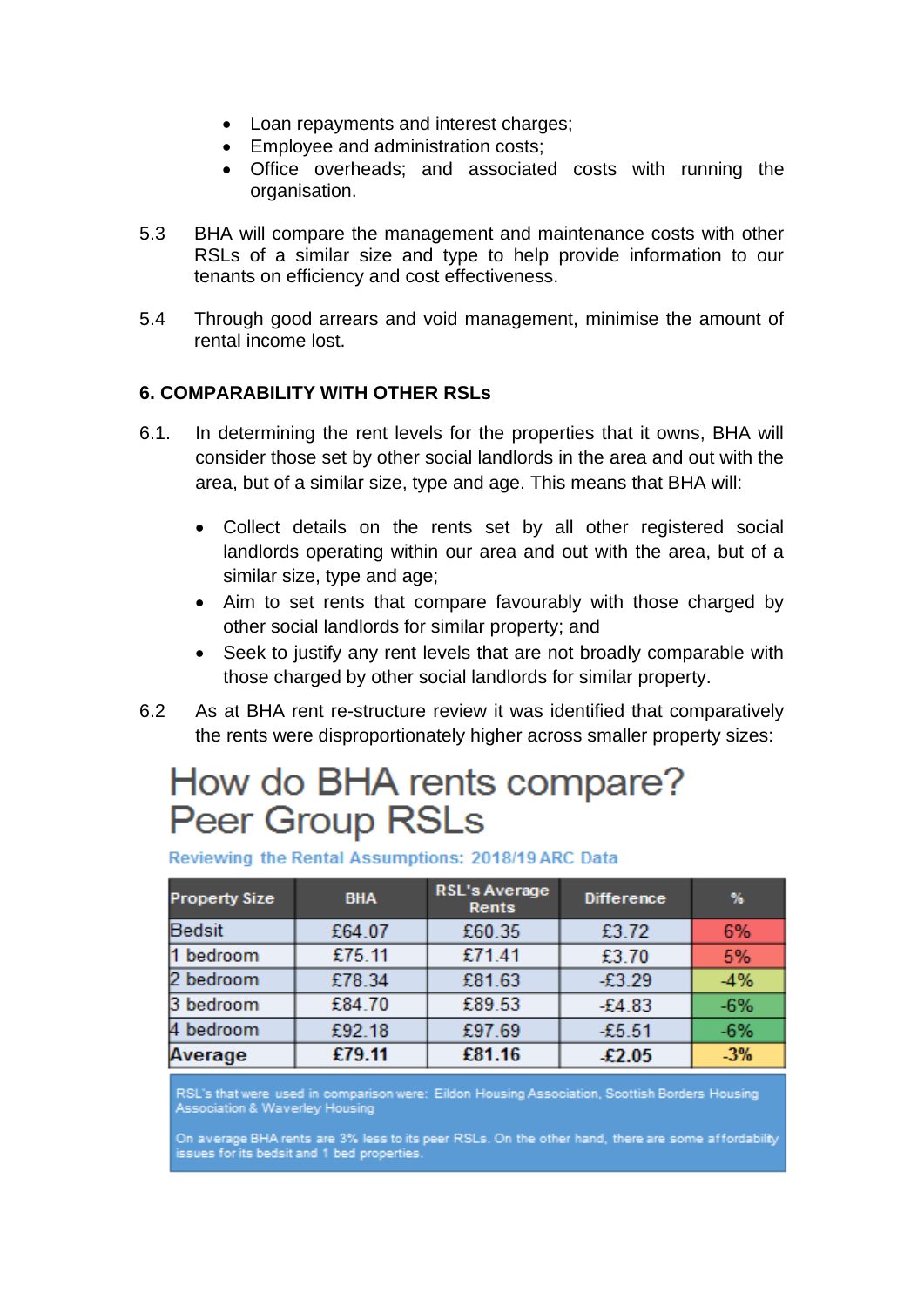#### **7. RENT SETTING MECHANISM & RENT RE-STRUCTURE (3 YEARS)**

- 7.1. The rent setting structure is the mechanism used to determine the amount of rent charged for each type of property and the consideration as to whether to increase rents annually subject to inflationary rises.
- 7.2 BHA will apply a base rent for all properties, applying additions or subtractions to the total value based on Property Size, Type and Age (as depicted below).



- 7.3 BHA does not intend to impose rent levels that differentiate according to geographical location. Similarly, BHA will not impose cost-reflective rent increases/decreases for works required to meet the Energy Efficiency Standard for Social Housing (EESSH).
- 7.4 BHA Board of Trustees agreed in January 2020 to commence a restructuring of the rents and service charges over a three year period from April 2020-23. The objective is to ensure our customers rents are fair reflective of the size, property type and age of the property. The decision to harmonise rents over a three year period was taken to ensure no customer experienced immediate hardship and rents remained affordable throughout the transitional period
- 7.5 In April 2015 the Board agreed that all new build developments completed from that date would incur a standard rent + 9% charge. However, following the incremental rise of Local Housing Allowance and the increase in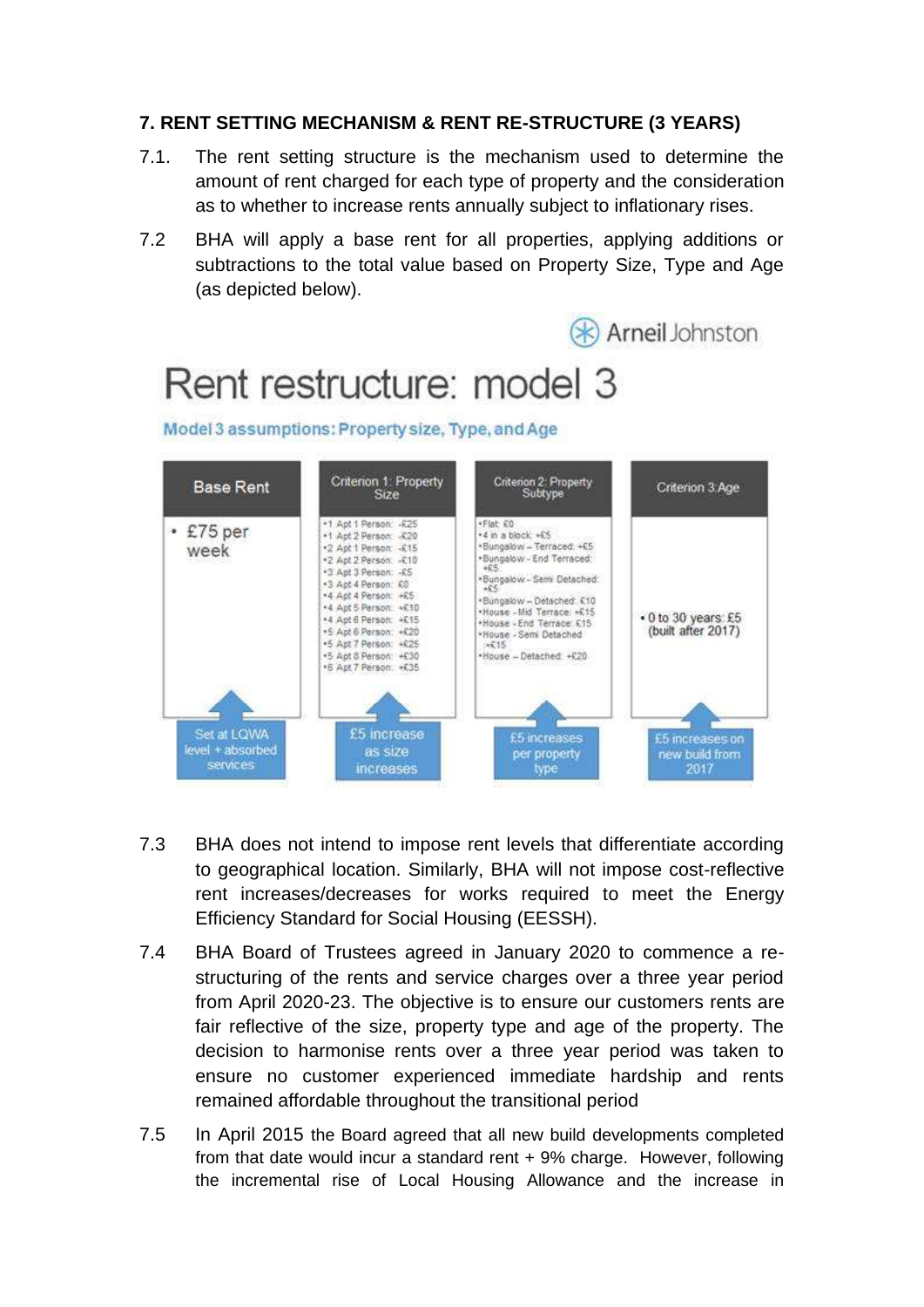construction costs per unit this was further amended for future developments using the following rent calculation methodology for any new build properties completed in 2016/17 onwards:

- **Base rent for general needs property (any size) = standard rent + 10%.**
- **Non-standard properties increase = standard rent + up to 20% (remains as previously agreed)**
- 7.6 In conjunction with the rent re-structure and to simplify and consolidate this approach into the necessary revisions, all newly developed properties (after 2017) will attract an additional premium of £5 per property per week. This reflects the quality and demand of the new home and recognises the improvements and evolution in building regulations and planning standards at point of construction. This charge will remain on the home rental for a period of 30 years. Exceptions and variation will only occur when the proposed premium exceeds Scottish Government Benchmark rental guide figures by over 5%. In instances whereby the premium would exceed the 5%, a value of up to 4.99% would be applied from date of handover and initial sign up.
- 7.7 The mechanism for reviewing rent charges annually will take account of changes in the cost of living reflected in the prevailing Retail Price Index (RPI). BHA will review the published RPI figure for September in each year and will use this year on year RPI as the reference point for determining rent increases in the financial year ahead. However, where RPI is negative, RPI will be deemed to be 0%.
- 7.8 The Trustees will agree annually the level of rental income for the following year after full tenant consultation on a proposed increase by Trustees.

#### **8. SERVICE CHARGES**

- 8.1. From April 2020 BHA will amalgamate 14 service charges into the main rents. This will not impact on any existing services delivered without prior consultation with customers. The three remaining Service Charges for BHA that will sit outside the rental debit are:
	- Independent Living Charge
	- Heat with rent charge (non housing benefit eligible heating costs provided by common heating systems)
	- Wheelchair appliance costs (cooker/hob replacements)
- 8.2 BHA may provide Renewable Energy Systems within properties to reduce overall costs for tenants and assist with Fuel Poverty. These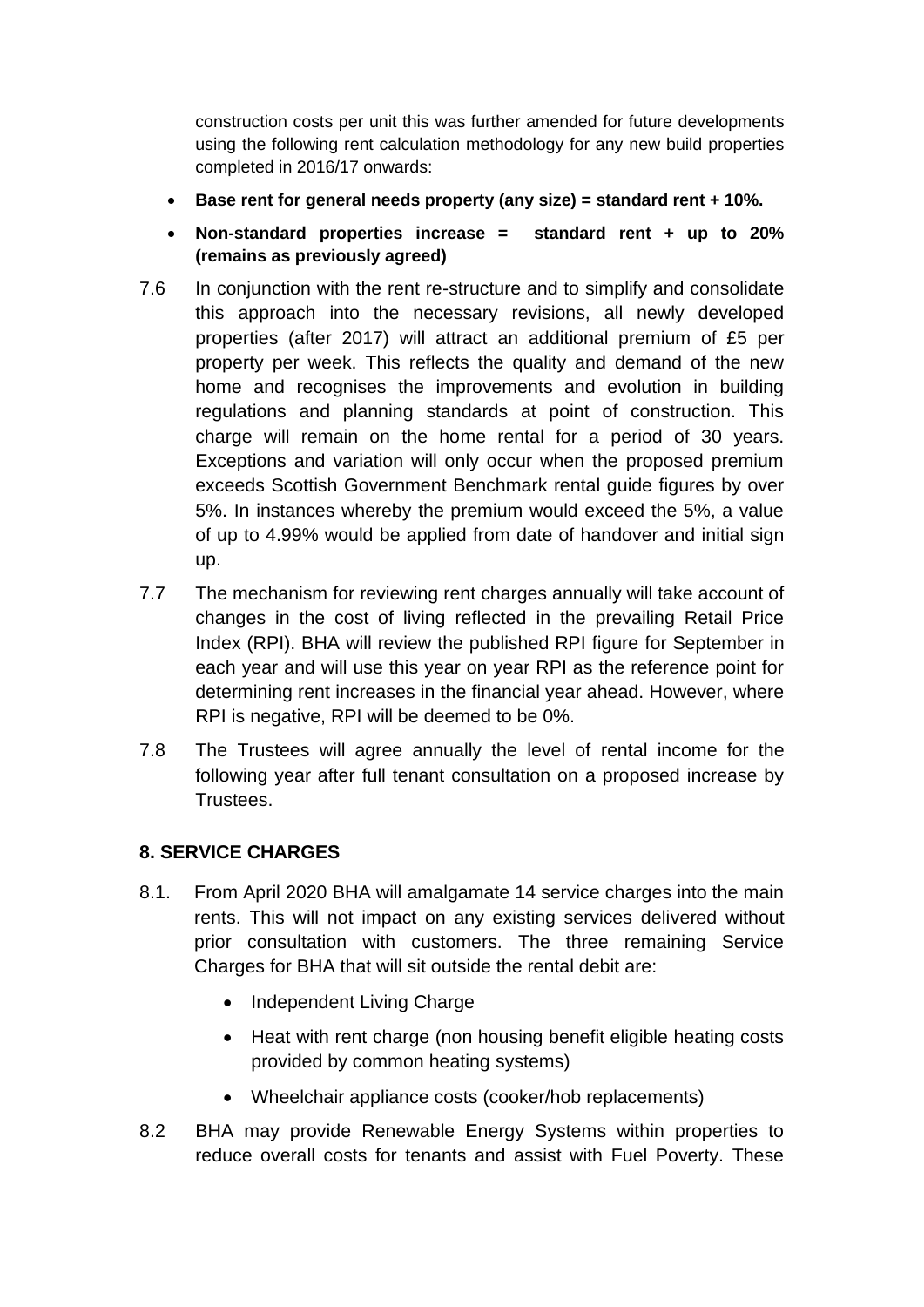costs are now built into the rents for customers and from April 2020 will no longer attract a separated service charge.

8.3 Service charges will be detailed clearly in the Scottish Secure Tenancy Agreement and paid weekly along with the rent.

#### **9. SHARED OWNERSHIP**

9.1. Rents for shared ownership properties will be set on the portion of the property to be rented by the sharing owner (i.e. 25%, 50% or 75%) and will reflect BHA's typical rent for a similar property type and size and age criteria, less an amount to acknowledge that we do not maintain the property and do not provide housing services. A management fee will be charged as appropriate to cover the costs of insurance and other services.

#### **10. CONSULTATION**

- 10.1. Under Section 25 of the Housing (Scotland) Act 2001, BHA requires to give tenants four weeks' notice of any rent review. Before giving notice of the rent review, BHA will consult customers and consider their views.
- 10.2. The rent review process will seek to achieve a balance between the quality and cost of service delivery, aiming to set charges that are perceived to represent best value and affordability to the majority of customers.
- 10.3 In November/December 2019, BHA conducted an online questionnaire in the form of customer consultation on the proposed rent increase % and on the rent re-structure process. 242 customers responded (12.5%) of our customer base to this survey. The responses allowed BHA alongside partners, Arneil Johnston to develop an appropriate rent harmonisation model that would ensure affordable, equitable, transparent and consistent rent and service charges going forward.
- 10.3 BHA will commission periodic customer satisfaction surveys and seek to measure general customer perceptions in this regard. When reviewing rents, consideration will be given to BHA's investment programme, service delivery arrangements and any new duties or initiatives.
- 10.4 Section 8.4 of BHA's Scottish Secure Tenancy Agreement confirms that BHA will consult customers about proposals for changes in rent and service charges. BHA will therefore write to every customer and in accordance with the timescales set out below: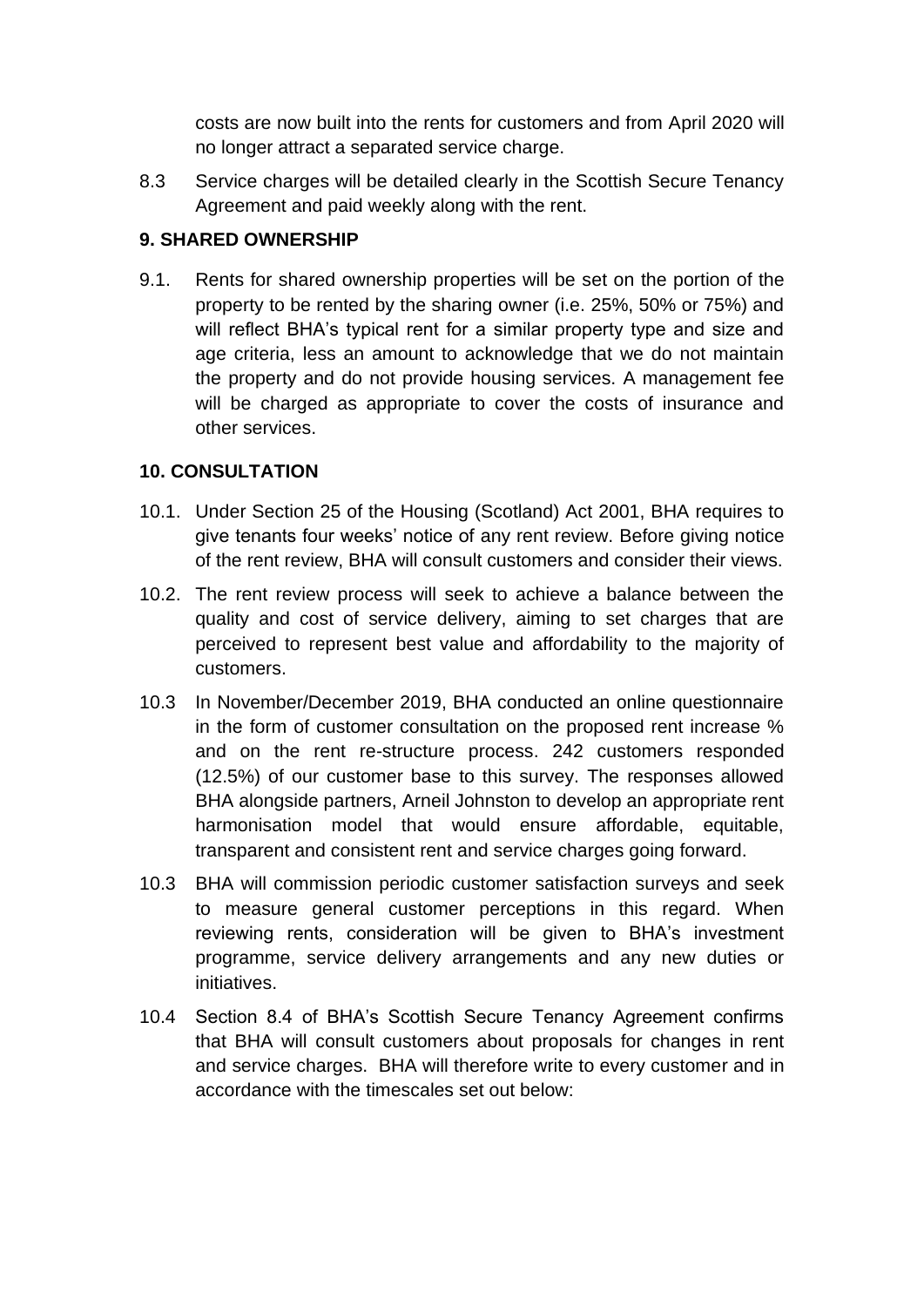| TASK                                                                                                            | <b>TIMESCALE</b> |
|-----------------------------------------------------------------------------------------------------------------|------------------|
| Details of Retail Price Index figure                                                                            |                  |
| (based upon September RPI figure<br>for rent increase                                                           | October          |
| Initial discussion on proposed rent November<br>increases at Board                                              |                  |
| Rent increase consultation to tenants                                                                           | December         |
| Rent increase review feedback from<br>tenants to Audit and Finance<br>Committee                                 | January          |
| Rent increase approved by The<br><b>Trustees</b>                                                                | February         |
| Rent increase letters go out                                                                                    |                  |
| (at least 28 days before 1 April)                                                                               | February         |
| New rent increase applies Annually<br>from first Monday in April to 31 <sup>st</sup><br>March of following year | April            |

#### **12. MAKING PAYMENTS**

- 12.1. BHA will aim to combine cost-effectiveness and convenience to tenants in its payment methods and subject to review will always seek to make paying rent to BHA as convenient as is possible.
- 12.2. BHA operates a weekly rent debit, meaning that it collects its rent every week. Customers must therefore, where possible, pay their rent every Monday, the day the debit is charged to the rent account.
- 12.3. There are currently several ways that customers can pay their rent to BHA including: Direct Debit; Standing Order; phone; via 'Allpay' on-line.
- 12.4. In line with BHA's Arrears Policy, BHA will assist customers in applying for Housing Benefit/Universal Credit or other such benefits that provide assistance with rental payments.
- 12.5 BHA will seek to maintain a close working relationship with local authorities and the Benefits Agency/Department of Work and Pensions to minimise any difficulties in connection with benefit claims, to maximise the general take-up of benefits and to expedite the direct payment of Housing Benefit/Universal Credit to BHA.
- 12.6 If tenants require advice and assistance on their financial situation BHA will provide Financial Inclusion services to assist. This will include in-